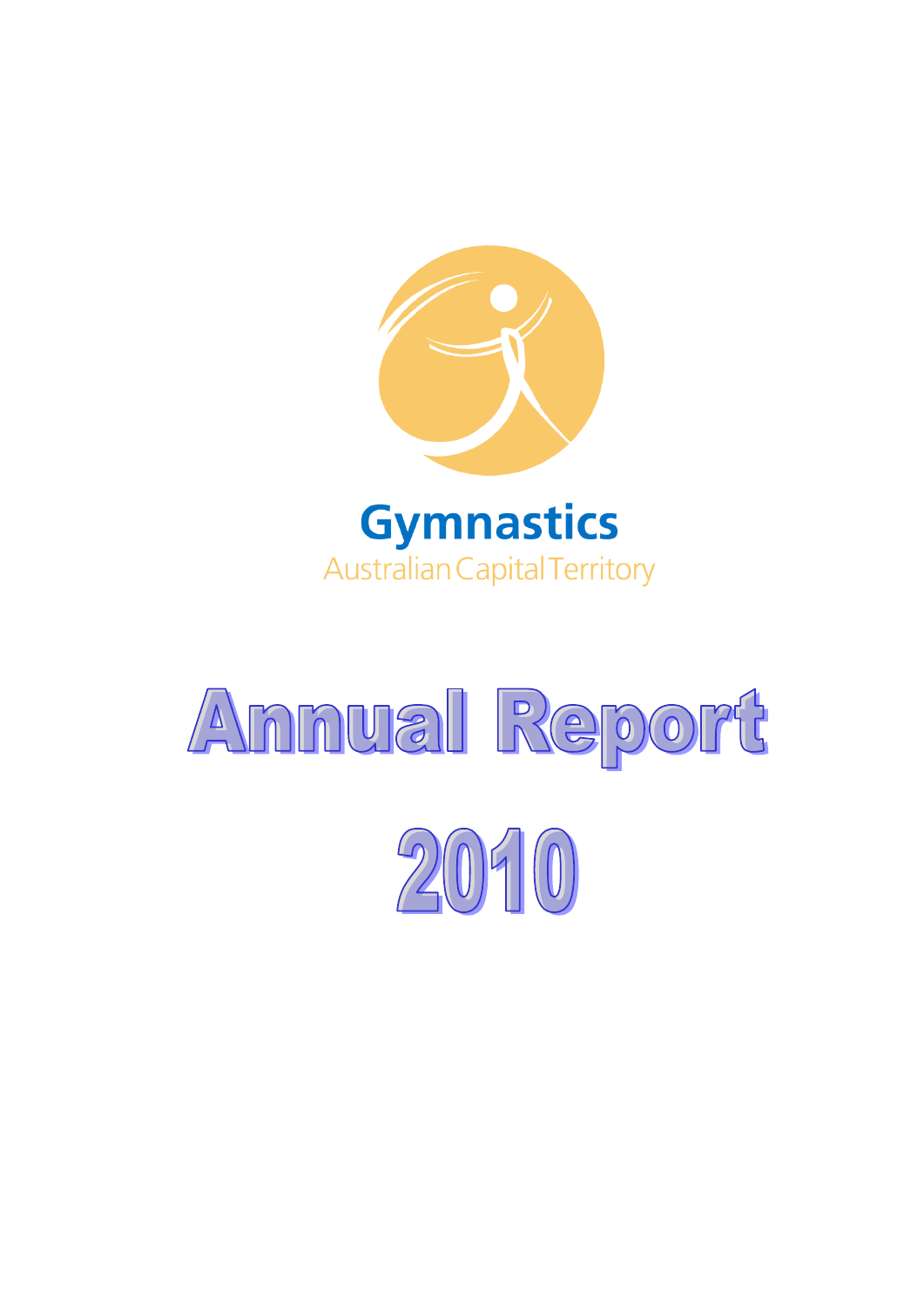



#### **Management**

The triennial funding requirements necessary for the ACT Government were successfully met, therefore ensuring that funding will continue for 2012. On behalf of Gymnastics ACT, we would like to thank the sport and recreation case managers for their assistance during 2010.

Succession planning for the organisation was established in 2009 and continued during 2010 with Mary Schumacher accepting the role of Executive Director. Mary began working in the GACT office during 2010 and will assume the role of Executive Director in early 2011.

As Nadine's 25 year tenure as Executive Director draws to a close, she will continue to liaise with Mary during 2011 in order to assist in a smooth transition and also to provide support for MG National Championships and WG National Clubs.

#### **Sport**

The details of our notable achievements are detailed in the sport specific reports; however we would like to highlight the following:

James Bacueti National Champion at Level 8 Open, James was also selected in the Men's Level 8 open Australian team in the Trans Tasman Challenge

We would also like to take this opportunity to personally thank each of our Sports Technical Directors, Judging Co-Coordinators, Medical Volunteers and Management Committees. These dedicated volunteers continue to provide the support needed to enable GACT to maintain our service to members.

#### **Clubs**

2010 saw our numbers of registered gymnasts continue to grow with over 3500 registered members.

The clubs continue to provide quality venues and gymnastics programs for their members.

The ACT member clubs continued to provide support and assistance to GACT during 2010 - they provided the use of their venues for the events and education courses held during the year and they also provided the volunteers needed to host the many events and courses conducted.

During 2010 Canberra City, Southern Canberra and Woden Valley had major capital works performed at their venues, the floor space at these clubs has seen considerable expansion.

To all of the member clubs and volunteers our sincere thanks for your continued support during 2010.

**Gymnastics ACT 01**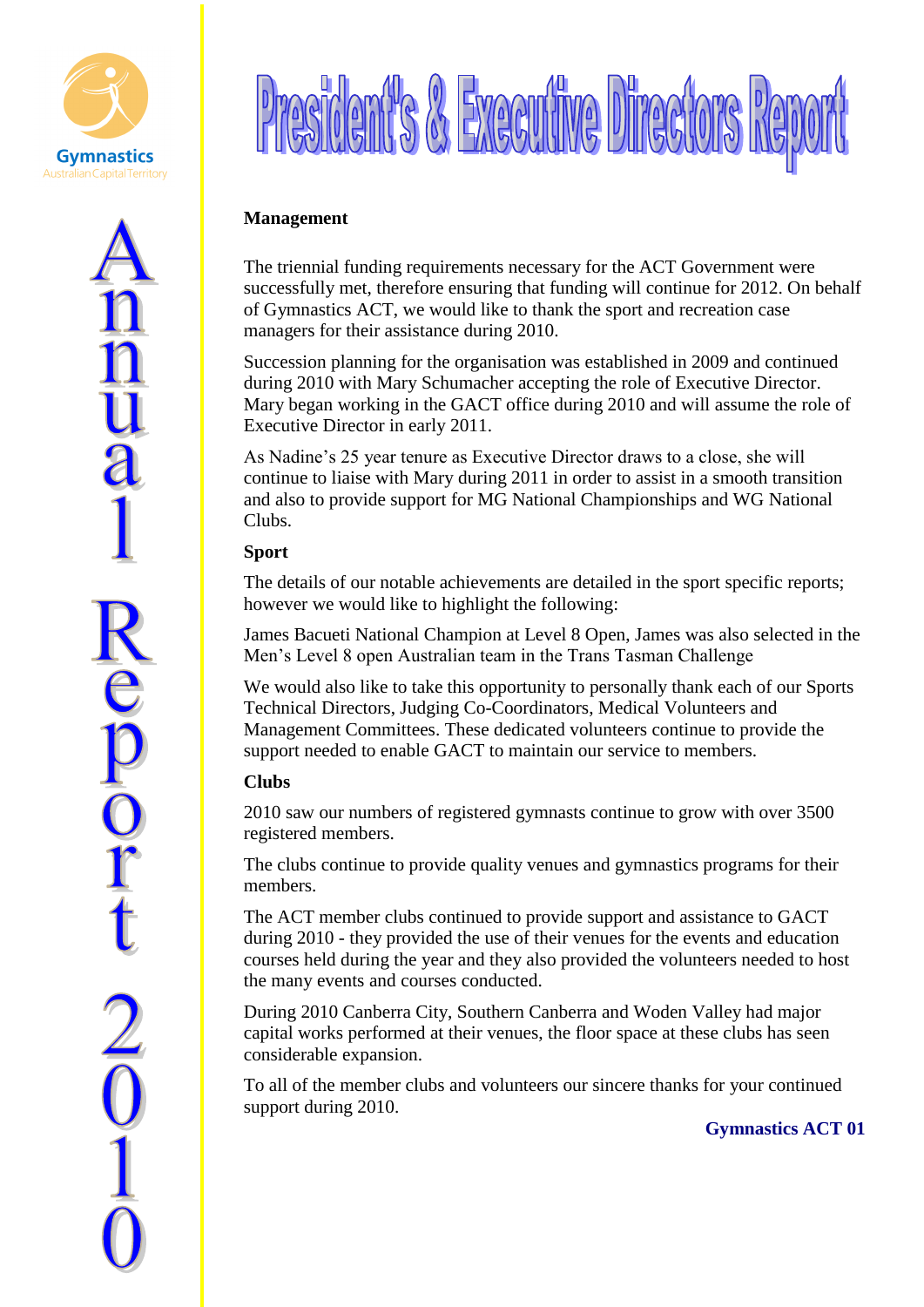





#### **President's/Executive Directors Report Con't**

#### **Events**

The 2010 WG National Clubs was the largest event in its history with over 750 participants; GACT continued its sponsorship with Dreamlight USA and AMCO Gymnastics. The event moved to a new level with this sponsorship as it provided the gymnasts with event apparel and ensured a financial success for GACT and its member clubs.

Once again we were fortunate to have the owners of Dreamlight, James and Annette Harvey attend the event, their presence was a real highlight for the organisers and participants.

#### **Major Highlights**

Major highlights in 2010 include the following:

- Triennial funding maintained
- WG National Clubs
- National Championships results
- Venue upgrades for ACT clubs
- Appointment of new Executive Director

*Tony Davidson Nadine Weight* **President Executive Director** 

 **"Gymnastics – more than sport; a foundation for life."**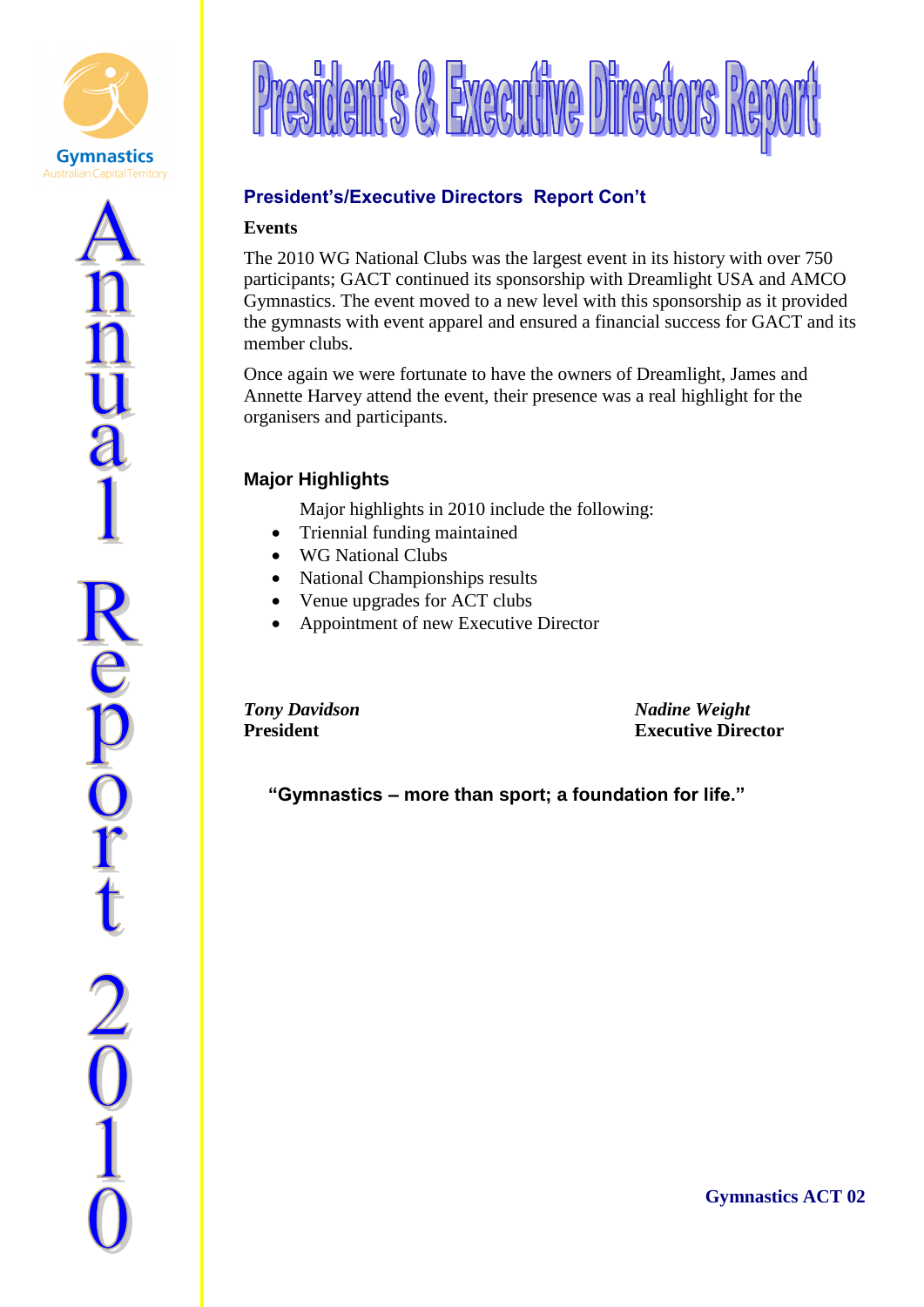



#### **Men's Gymnastics**

#### **Numbers**



Men's Gymnastics (MG) in the ACT now has a strong base with increased numbers competing in the lower levels at State competitions through out the year in both recreational and National Levels streams. This culminated with 20 boys representing the ACT at National Championships in July at the AIS Arena.

Two of the three Clubs with boys' squads also took teams away to participate in major inter-State competitions.

#### **Courses**

With the finalisation of the writing of new judging courses following the introduction of a new FIG Code of Points and an Australian internal revision of the National Levels Program, we were required to up-date all our accredited judges and conduct courses for potential new judges. The ACT conducted four courses early in the year with 4 people successfully completing the Beginner Course, 15 successfully doing the Intermediate Course; 11 successful at the Intermediate Bronze Course and 7 successful with the Advanced Course. Sue Morton was the only ACT candidate for the Advanced Silver Course and was one of only three successful candidates in Australia.

6 candidates completed the MG component of the Level 1 Coaches' Course conducted in February 2010. With the growing number of boys participating in gymnastics it is pleasing to see a continuing increase in male coaches in all three Clubs.

#### **State Competitions**

The number of boys participating in the two recreational ACT Levels Program (ALP) competitions dropped from last year. However, it appears that more boys are leaving the recreational program to participate in the more competitive National Levels Program. This is potentially a good thing as they become more involved, stay in the sport longer and, by staying longer, make a more active contribution to their Club. It also means that they are more likely to earn the right to compete for the ACT.

#### **ACT Senior National Levels Competitions**

Senior MG National Levels gymnasts from Canberra City Gymnastics Club (CCGC), Southern Canberra Gymnastics Club (SCGC) and Woden Valley Gymnastics Club (WVGC) competed at two trials conducted at WVGC and competed in a combined MG and WG at ACT State Championships conducted at the AIS Training Gymnasium. This has proven to be a highly successful program for selecting State representatives, even though spectator seating at all venues is limited because they are primarily training venues.

Jordan Read from WVGC was named the 2010 ACT Men's Gymnasts of the Year. This is the second time that he has won this award.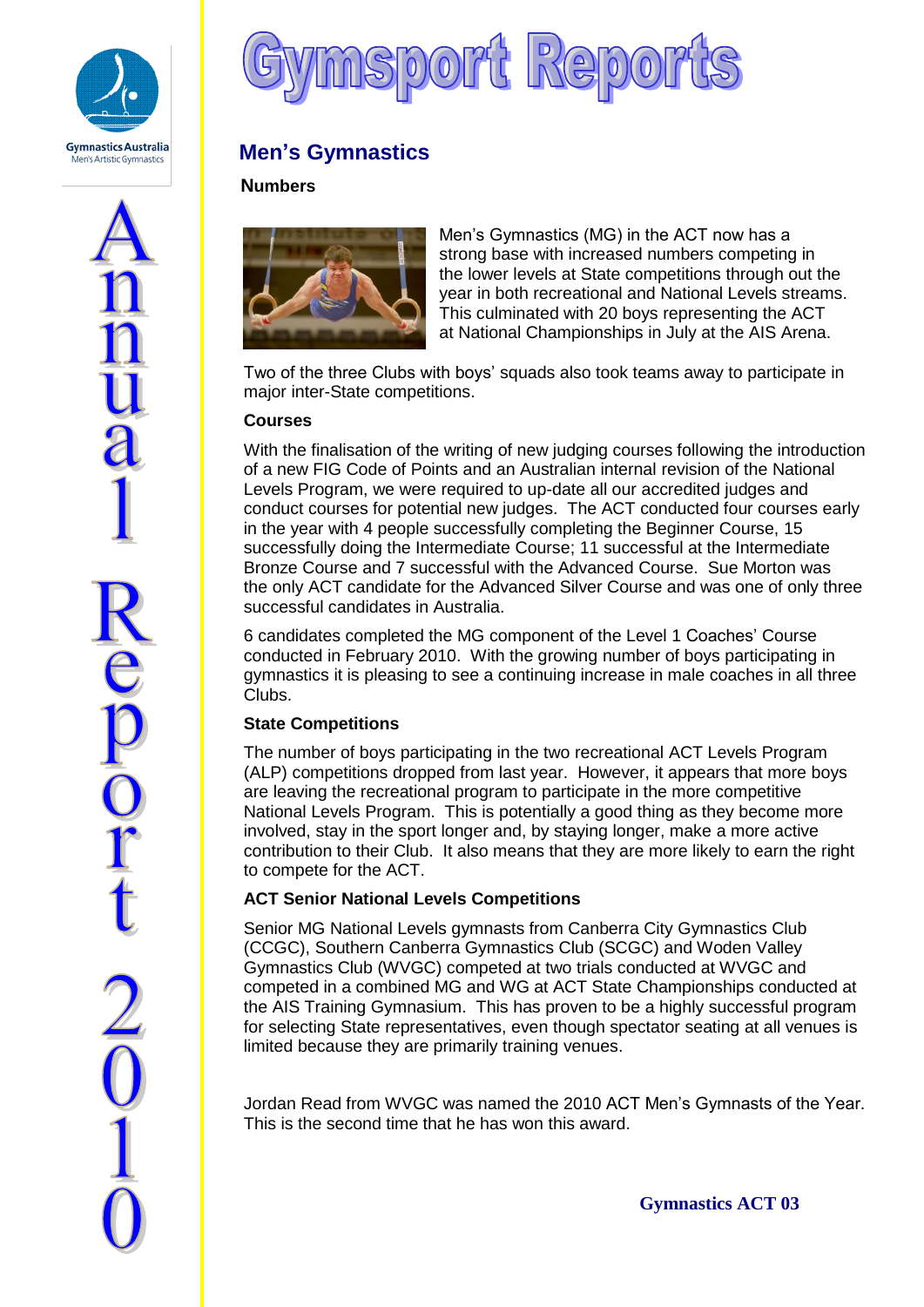

**Repor** 



## **Men's Report Con't**

#### **Australian National Championships**

The ACT Team, selected from the results of the two Trials and State Championships consisted of five Level 6 (Under 12) gymnasts, a Team of six Level 7 (Open) gymnasts, all from WVGC, three Level 7 (Open) individuals, four Level 8 (Open) gymnasts, one Level 9 (Under 16) gymnast and one Level 9 (open) gymnast. Of these 20 gymnasts, four train at SCGC and the remaining 16 at WVGC.

The Championships were again conducted at the AIS Arena and the Team lived in at the AIS accommodation for the duration. This proved to be highly successful as it kept the boys focussed and helped develop a strong Team spirit removing much of the inherent inter-Club rivalry.

A number of the gymnasts at Level 6 (Under 12) and Level 7 (Open) were competing nationally for the first time. They performed well and learnt a lot from the competition with the experience pushing them to do better next year.

After Day 1 of competition, James Bacueti was selected to represent Australia in the Australian Level 8 Open Team in the Trans Tasman Challenge which the Australian Team won on Day 2.

#### **ACT Junior National Levels Competitions**

The ACT also conducted two competitions for the Level 1 – 5 Under Age and Open Age boys at WVGC later in the year. These competitions are divided into two sections, namely Levels 1 – 3 and Levels 4 – 6. At State Titles for Level 1 -3 Team Trophies are awarded at each level the team score is calculated by adding the top 3 scores from each apparatus for having the best top three scores on each apparatus.

The Combined Level 4 – 6 Wade Graham Champion Club Trophy was won by Southern Canberra for having the top team score, calculated from the combined top three scores on each apparatus at each Level where the Age and Open Levels.

#### **Conclusion**

Congratulations to all ACT gymnasts, coaches and officials for an excellent year.

#### *R B MORTON*

Technical Director

2010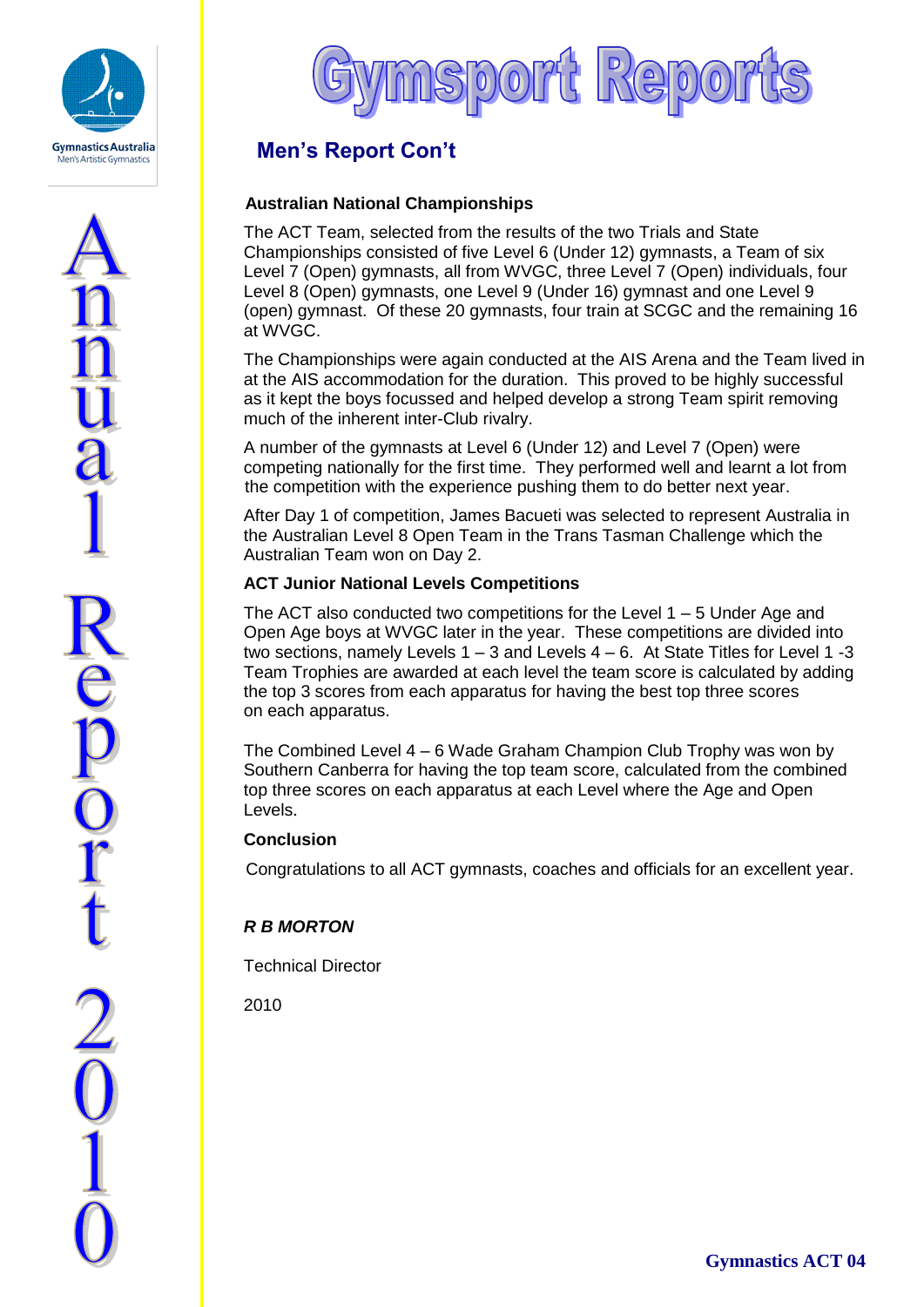

Report

2<br>0<br>1



#### **Women's Gymnastics**



2010 was a busy year for the WG committee with both ACT events and judging courses keeping us all on the go.

Last year I attended the WG National Levels Workshop in Melbourne. During this 2 day workshop I was able to give input into the new level 1-3, 4-6 & 7-10 programs on behalf of the ACT.

Mary Hewett continued her role as the ACT Judging Coordinator. We have had a number of new judges gain their qualifications and also had some of our qualified judges gain higher qualifications during 2010. Well done to all who attended and a big thankyou to Mary for organising

and running these courses.

Congratulation to Emma Carroll who was named ACT gymnast of the year, Emma was also named team captain for the ACT level  $7 - 10$  teams competing at the 2010 National Championships held in Perth.

Our level 7-10 girls competed very well at Nationals in Perth in 2010, Elizabeth Grant won silver in the level 8 beam competition, Kirsty Dabrowski gained 4<sup>th</sup> place on bars and Bianka Rose gained 4<sup>th</sup> place on floor. Congratulations to all who competed coached and judged! I would like to also thank the chaperones who attended and took such wonderful care of our gymnasts, a special thanks to Brian Hewett who at very late notice was able to attend as our driver.

2010 saw the ACT send a level 6 team to the Queensland border challenge competition, this event gave the girls a great competition experience. The ACT team of Melanie O'Mara, Alannah Bourandanis, Kirrilly Smith, Lucy White, Shani Edwards and Georgina Matan came  $3<sup>rd</sup>$  in the team event, congratulations to all of the gymnasts on a fantastic effort.

National Clubs was held once again in Canberra in 2010. Dreamlight Active Wear and Amco Gymnastics continued to be our major sponsor. In having these sponsors we were able to give the gymnasts, coaches & clubs some fantastic new experiences.

The ACT clubs competed very well, congratulations to Canberra City who placed  $6<sup>th</sup>$  in the overall Club section of the event.

A big thankyou to the ACT clubs – Woden Valley, Southern Canberra & Canberra City coaches, judges, gymnasts & volunteers for all their hard work.

Finally I would like to take this opportunity to congratulate all of the ACT clubs gymnasts coaches and judges for a great competition year well done everyone.

Carlene Bourandanis Technical Director 2010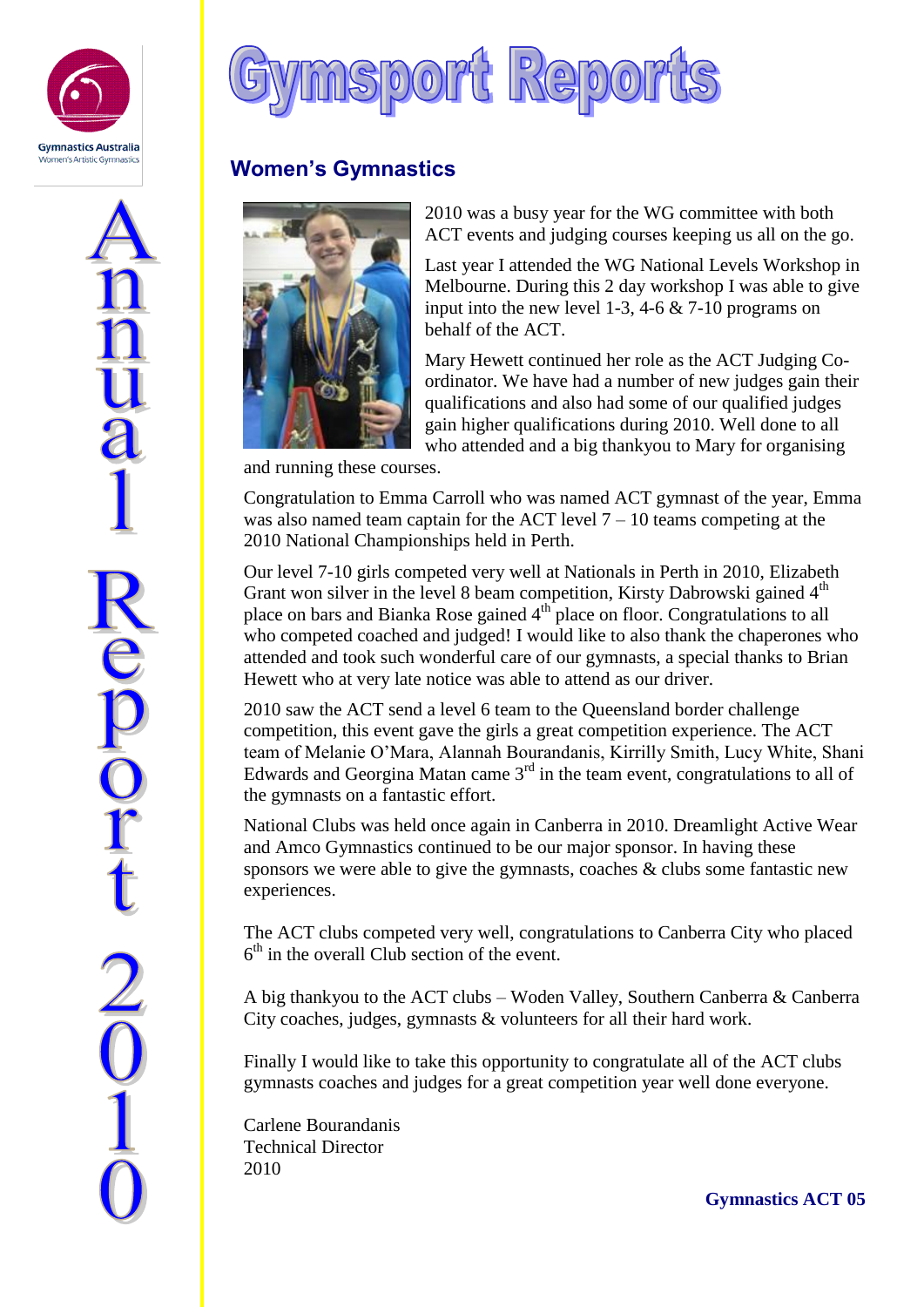

# RQ0  $S(0)(0)$

#### **Gymnastics for All**



The ACT State  $1 - 4$  competitions were once again well attended by all ACT clubs over 460 participants compete in the MG/WG/TRP sections of the ACT Grading competition held in September. The event was also supported by Cooma, Yass, Boorowa and Parkes gymnastics clubs.

The state  $1 - 4$  competitions continue to be the largest ACT events held during the year, the event is

open to all abilities and ages. These events show case what general gymnastics is all about, inclusion, fun, achievement and most of all recognition.

The ACT State  $5 - 10$  women's program had a revamp during 2010, while it was pleasing to see that all of the clubs were involved in this review, the association would like to especially thank the following people for there significant input into the review, Carlene Bourandanis, Mary Hewett and Madeline Reynolds many thanks for your assistance.

Gymnastics ACT was heavily involved in the ACT Schools competition held at Southern Canberra Gymnastics Club in October 2010. ACT judges and staff assisted in the organising of the event by providing judges, score table and competition personnel.

### **Cheerleading**



2010 saw the continued development of cheerleading in the ACT, while the number of participants continues to grow and the one event held during 2010 was well supported a competition venue that is suitable for both the stunt and dance sections of cheerleading continues to be a challenge.

The cheerleading clubs train at the three

fully set up gymnastics centres in the ACT, Canberra City Gymnastics in Belconnen, Southern Canberra Gymnastics in Tuggeranong and Woden Valley Gymnastics in Holder. Without the generosity of these clubs providing a training venue for cheerleading the sport would not be able to develop to its full potentional in the ACT.

The cheerleading community continues to investigate the possibility of having a venue that is suitable for all aspects of the sport of cheerleading, it is also looking at the possibility of having the required matting that can be used at alternate venues.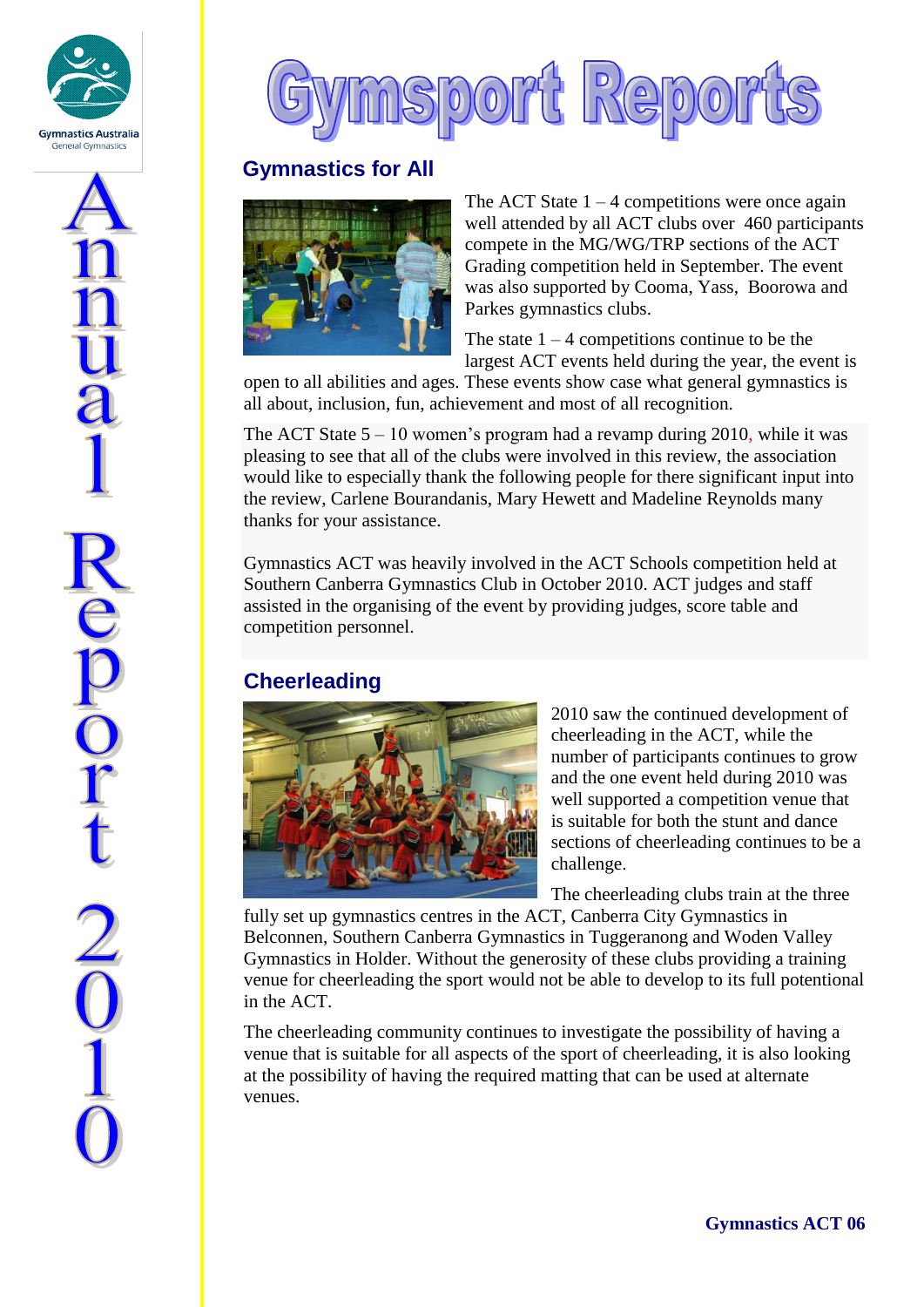

Report

**2001** 



#### **Sports Acrobatics**



#### **Numbers**

2010 was the second year for Acrobatic Gymnastics (Acro) in the ACT. Following on from a successful first year, we had 17 athletes compete during the competition season in 2010, which started in July and concluded with National Championships in October in Adelaide. The competition season was very successful with many groups proving to be competitive at the NSW events and at National Championships. This was also a notable year in that the ACT was able to present a men's four, a discipline

which previously had not be seen in NSW for almost 10 years. In all, it was a fantastic year for the ACT's national acrobats.

Numbers in the recreational stream grew to 10 and then tapered off by the end of the year. This was in part due to gymnasts not returning, but also due to the promotion of some into the national stream.

#### **Courses**

There were no coaching or judging courses offered in the ACT for Acro in 2010, though an attempt was made. Problems arose with the coordination of dates for presenters to come down from Sydney.

#### **Competitions**

The National Level Acrobats competed at three competitions in NSW from July through to September of 2010 – two trials and NSW State Championships. At NSW State Championships, Woden Valley had one Level 4 men's group (men's four – MG) who placed  $1^{st}$ ; a L4 mixed pair (MX2) who placed  $2^{nd}$ ; a L4 women's pair (W2) who placed  $3<sup>rd</sup>$ ; and a L6 mixed pair who placed  $2<sup>nd</sup>$ .

#### **Australian National Championships**

The Acrobatic Gymnastics National Championships was held at the Marion Leisure Centre in Adelaide, SA from the  $8<sup>th</sup> - 10<sup>th</sup>$  of October. The ACT's second representative team was comprised of 17 athletes competing in Levels 4, 5 and 6. Out of seven groups, five were in the top six teams in their respective divisions, with three having podium finishes. The results from Nationals were:

National Champions – L4 MG – Ethan Darrow, Spencer Gravatt\*, Nick Major and Reuben Bokaba (\*Spencer was replaced by a reserve gymnast (who wished to remain anonymous), after breaking his arm)

2<sup>nd</sup> place – L6 MX2 – Molly Taylor and Jack Lord

 $3<sup>rd</sup>$  place – L4 MX2 – Rachel Moseley and Lachlan Darrow

 $5<sup>th</sup>$  place – L4 W2 – Merryn Moffatt and Hannah Newton

 $6<sup>th</sup>$  place – L4 W2 – Lea Renard and Ashley Harveyson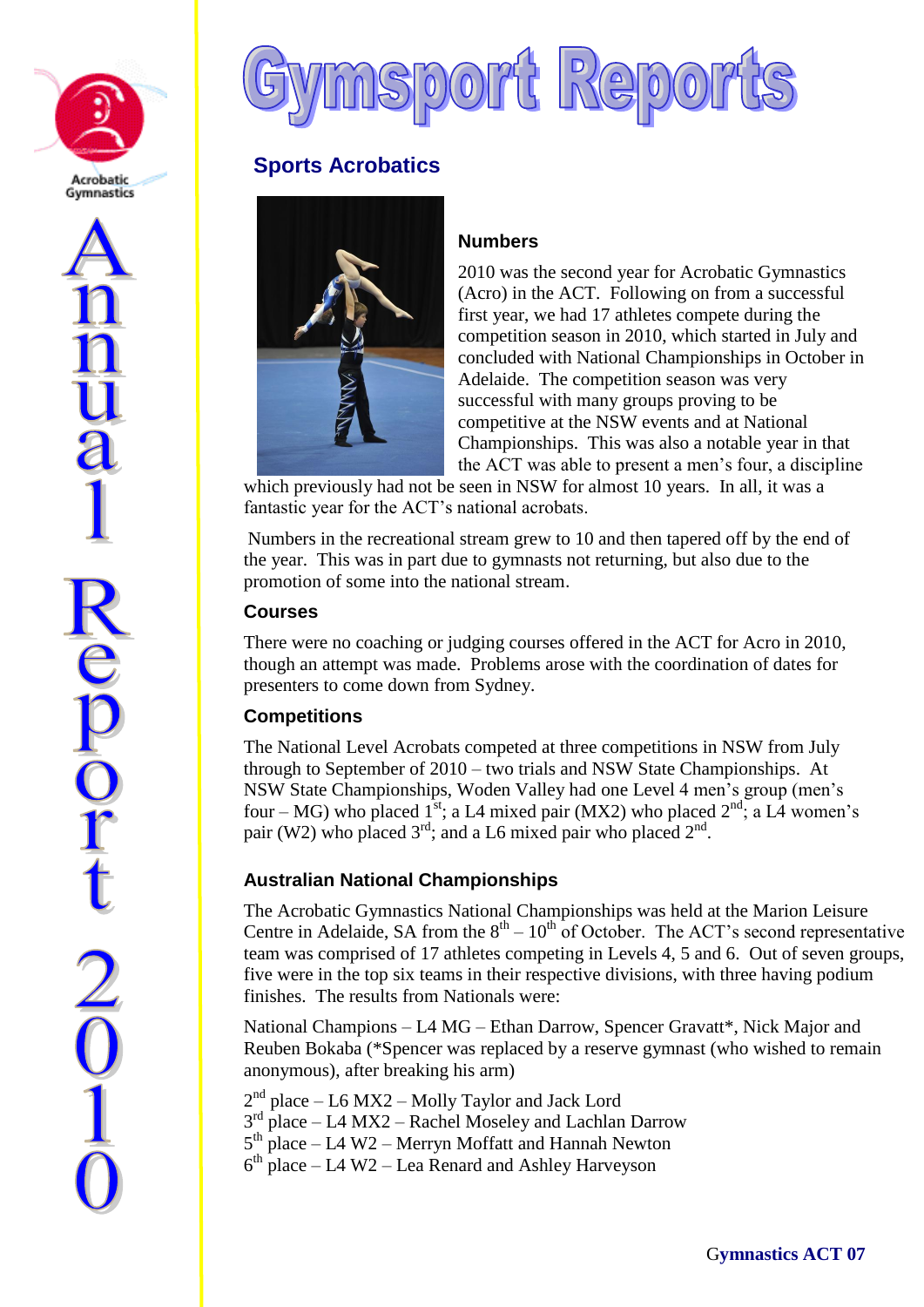

**Report** 

2<br>0<br>1



Sports Acrobatics Report Con't

#### **Conclusion**

 Congratulations to all ACT gymnasts, coaches and officials for an excellent year. Also, a special thank you must be said to Nicole Vlahovich (for choreography and technical assistance), Hayley Fisher (technical assistance and judging), Lyndal Wright (technical assistance, coaching, makeup and hair), to the NSW acrobatics community for their support and allowing us to participate in their competitions, and to all of the athletes and their families for their support in our second year. It was a fantastic 2010 and puts us in an even better position for 2011.

 Quintin Gravatt Technical Director 2010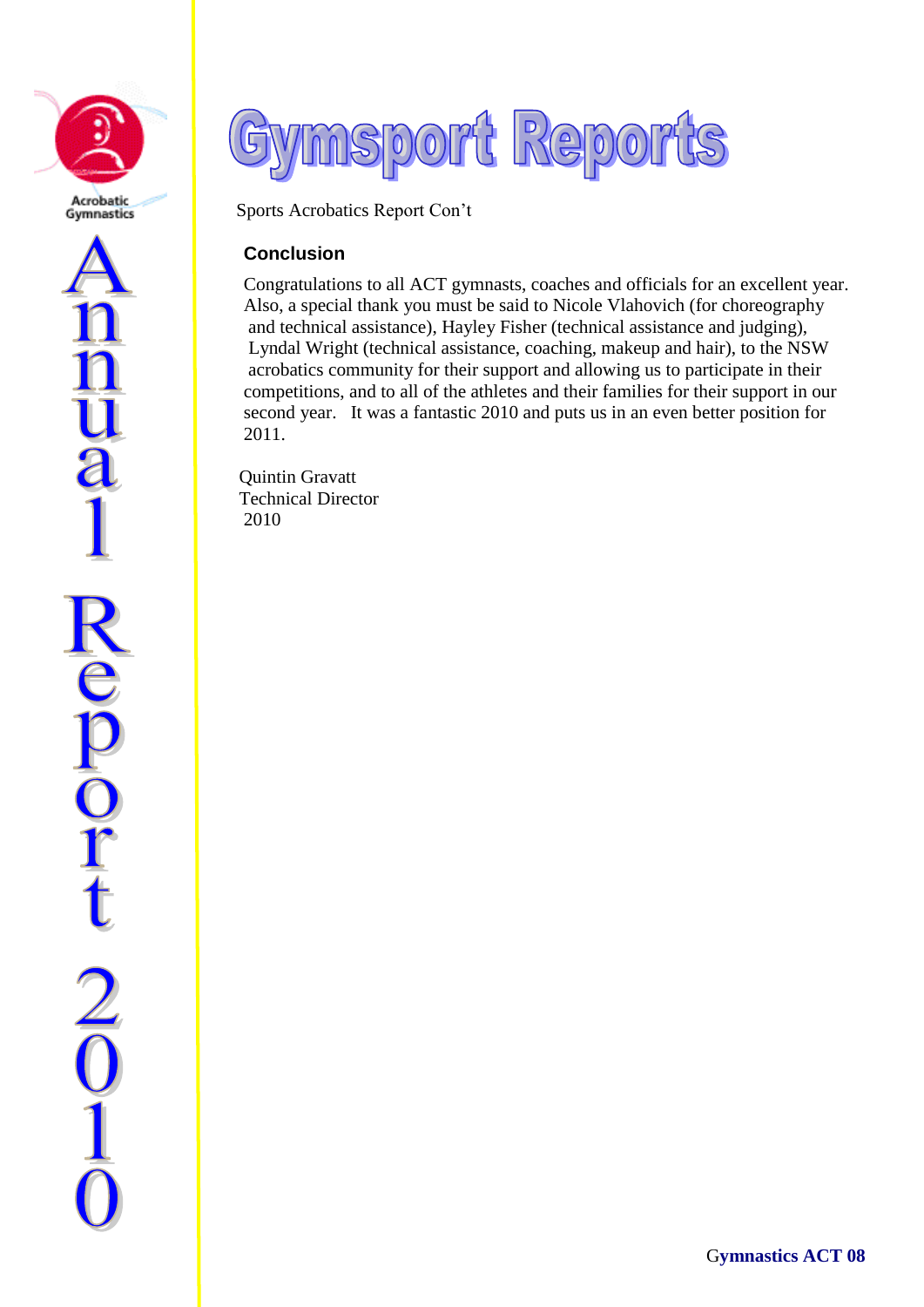



#### **Trampoline Sports**



#### TRAMPOLINING ACT - 2010

 During 2010, Canberra Trampoline Sports Club continued to train out of Daramarlan College Gym. Club numbers remained steady at around 45 participants. The competition squad was active with athletes competing in NSW, Victoria and at Nationals. All competing athletes achieved commendable scores putting the club into the top third.

 Improved results were attributed to the athletes' dedication to training and the two FIG standard tramps purchased from China.

Woden Valley Club completed extensions and have a new pit tramp and are holding both adult and child classes.

CTSC and Southern Canberra held grading comps during the year for levels  $1 - 4$ . CTSC held a Christmas Cup but due to problems with venues an ACT State Championship was not held. Planning for 2011 is underway.

Kerrin Madden

Technical Director May 2010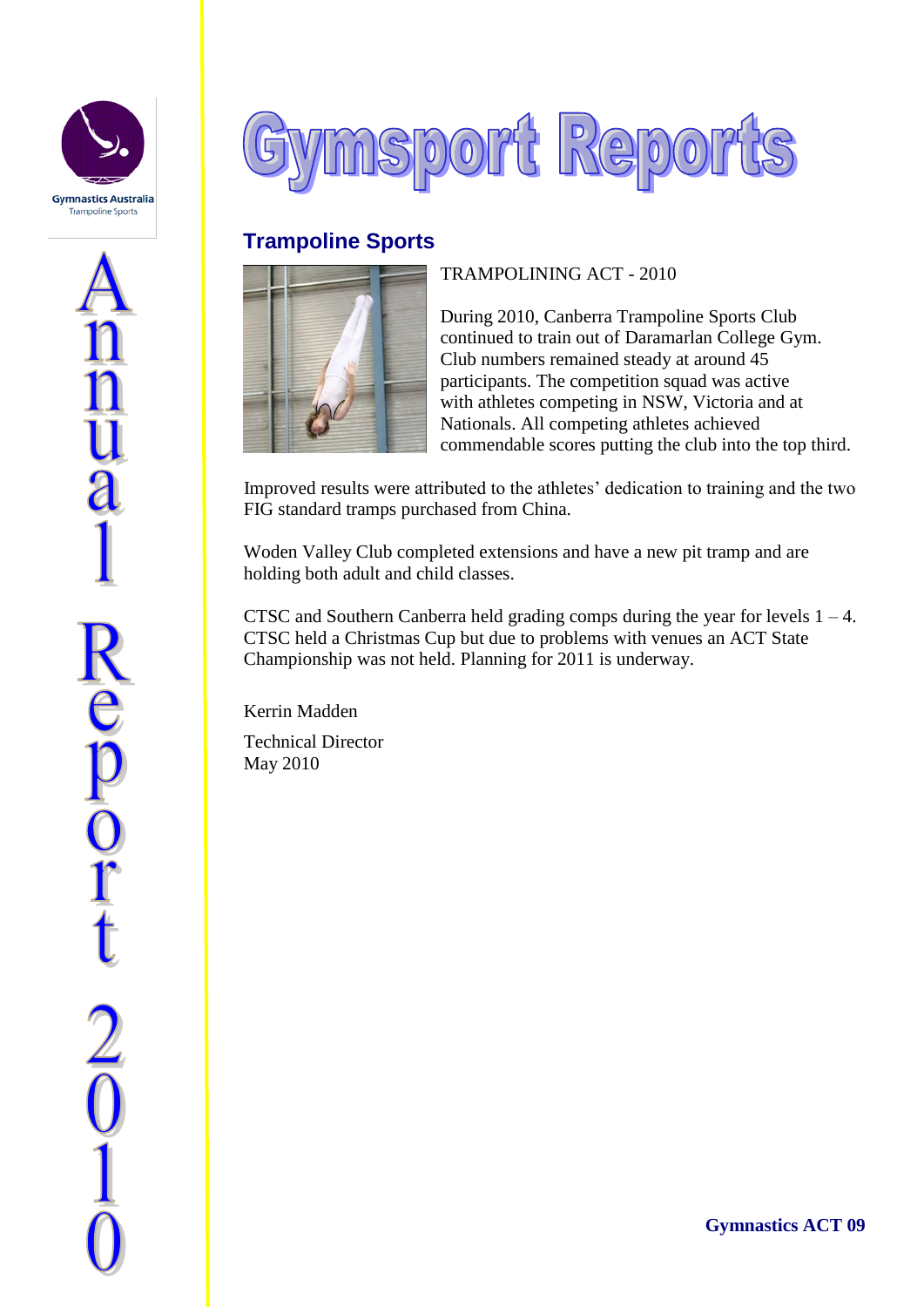



#### **ACT Representatives**

#### **Men's Gymnastics**

| <b>Jordan Read</b>        | <b>Matt Molloy</b>          | <b>Ewen Lawler</b>    |
|---------------------------|-----------------------------|-----------------------|
| <b>Rhys Cormick</b>       | <b>Charlie Pocock</b>       | <b>Jacob Briggs</b>   |
| <b>Marc Quantock</b>      | <b>Ben Reading-Thompson</b> | <b>Julian Oliver</b>  |
| <b>Zachery Major</b>      | <b>Joshua Deacon</b>        | <b>Joshua Reis</b>    |
| <b>James Bacueti</b>      | <b>Guy Balthazaar</b>       | <b>Ben Grant</b>      |
| <b>Liam Priddle</b>       | <b>Oliver Turner</b>        | <b>William Browne</b> |
|                           | <b>Charlie Rogers</b>       | <b>Thomas Glover</b>  |
|                           |                             |                       |
| <b>Women's Gymnastics</b> |                             |                       |

#### **Emma Carroll Tahni Lawler Bianka Rose Kenyah Lawler Elizabeth Grant Kirstie Dabrowski Annalise Moore Gemma Fallon Teaghan Hogg Claudia Frankham Mia Beecher Kathryn Finlayson**

#### **Trampoline**

**Brydon Davidson Sarah-Jayne Byrne Djakirri Crafter**

#### **Sports Acrobatics**

| <b>Spencer Gravatt</b> | <b>Ashley</b> |
|------------------------|---------------|
| <b>Ethan Darrow</b>    | Lea Re        |
| Lachlan Darrow         | Seija G       |
| <b>Merryn Moffatt</b>  | <b>Molly</b>  |
| <b>Rachel Moseley</b>  | Saman         |
|                        |               |

**Harveyson Lea Renard Seija Gravatt Taylor Samantha Trevis Alessandra Carrera** **Ingrid Walter Jack Lord Nick Major Hannah Newton Melissa Renard Reuben Bokaba**

# *ACT Gymnasts of the Year*

| <b>Men's Gymnastics</b> | <b>Jordan Read</b> |
|-------------------------|--------------------|
|                         |                    |

 **Women's Gymnastics Emma Carroll**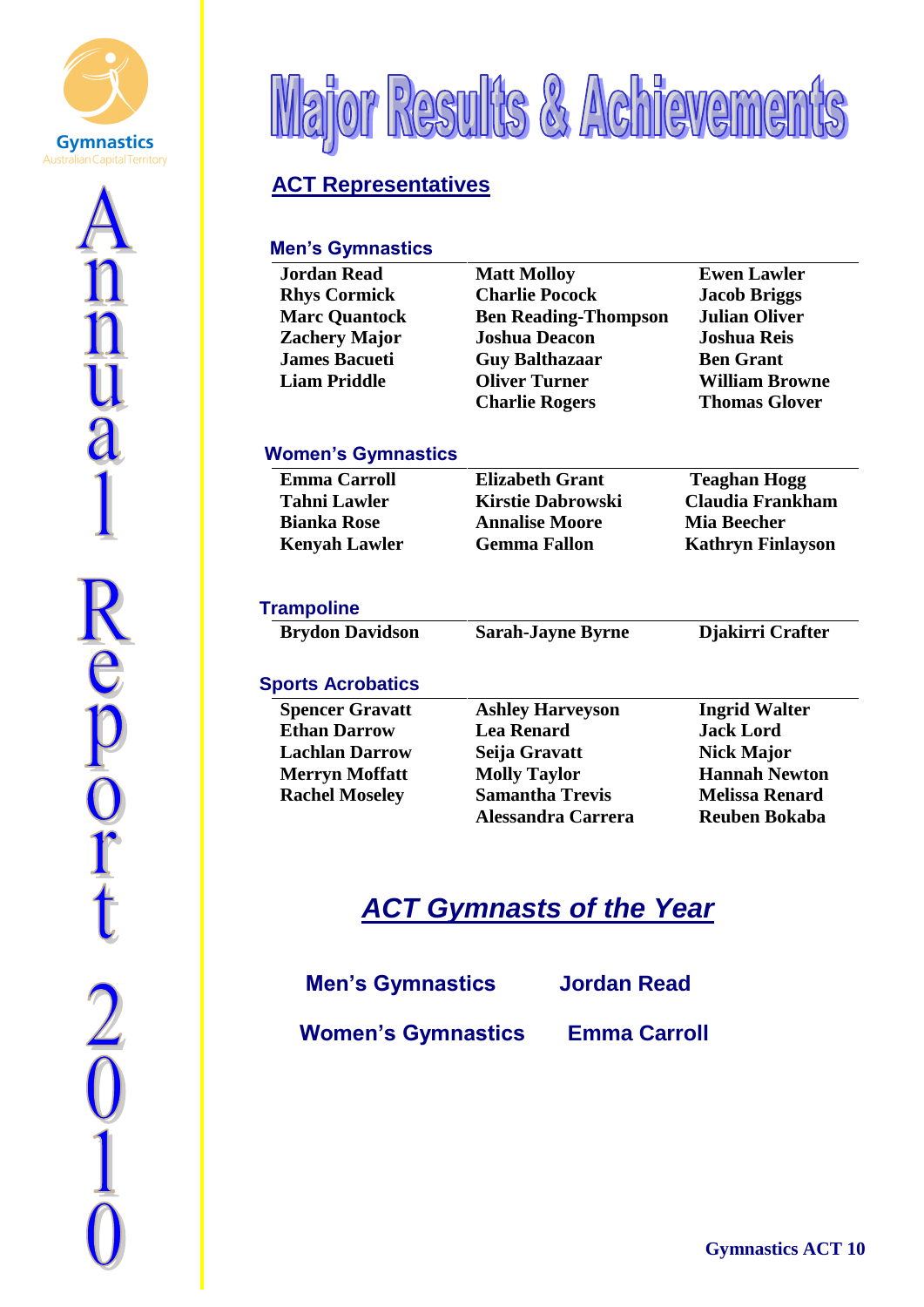



## **ACT State Champions**

#### **Men's Gymnastics**

| Jordan Read                | Level $9$ U/16      |
|----------------------------|---------------------|
| <b>James Bacueti</b>       | <b>Level 8 Open</b> |
| <b>Matt Molloy</b>         | <b>Level 7 Open</b> |
| <b>Jordan Reed</b>         | <b>Level 6Open</b>  |
| <b>Julian Oliver</b>       | Level 6/U12         |
| <b>Connor Tracey-Patte</b> | <b>Level 5 Open</b> |
| <b>Ryan Hanns</b>          | Level 5/U11         |
| <b>Simon Bewick</b>        | Level 4/U10         |
| <b>Callum Bowron</b>       | <b>Level 4/Open</b> |

#### **Wade Graham Shield Winner – Southern Canberra Gymnastics**

#### *Women's Gymnastics*

| <b>Emma Carroll</b>   | Level 10       |
|-----------------------|----------------|
| <b>Tahni Lawler</b>   | Level 8        |
| <b>Gemma Fallon</b>   | <b>Level</b> 7 |
| <b>Melanie O'Mara</b> | Level 6        |
| Georgia Evans         | Level 5        |
| Georgia Keane         | <b>Level 4</b> |

| <b>Ethan Darrow / Spencer Gravatt/</b> | Level 4 Men's Group          |
|----------------------------------------|------------------------------|
| Nick Major/Reuben Bokaba               |                              |
| <b>Rachel Moseley / Lachlan Darrow</b> | <b>Level 4 Mixed Pairs</b>   |
| <b>Lea Renard / Ashley Harveyson</b>   | <b>Level 4 Women's Pairs</b> |
| Seija Gravatt/Ingrid Walter/Alessandra | <b>Level 5 Women's Group</b> |
| Carrera                                |                              |
| <b>Molly Taylor/Jack Lord</b>          | <b>Level 6 Mixed Pairs</b>   |
|                                        |                              |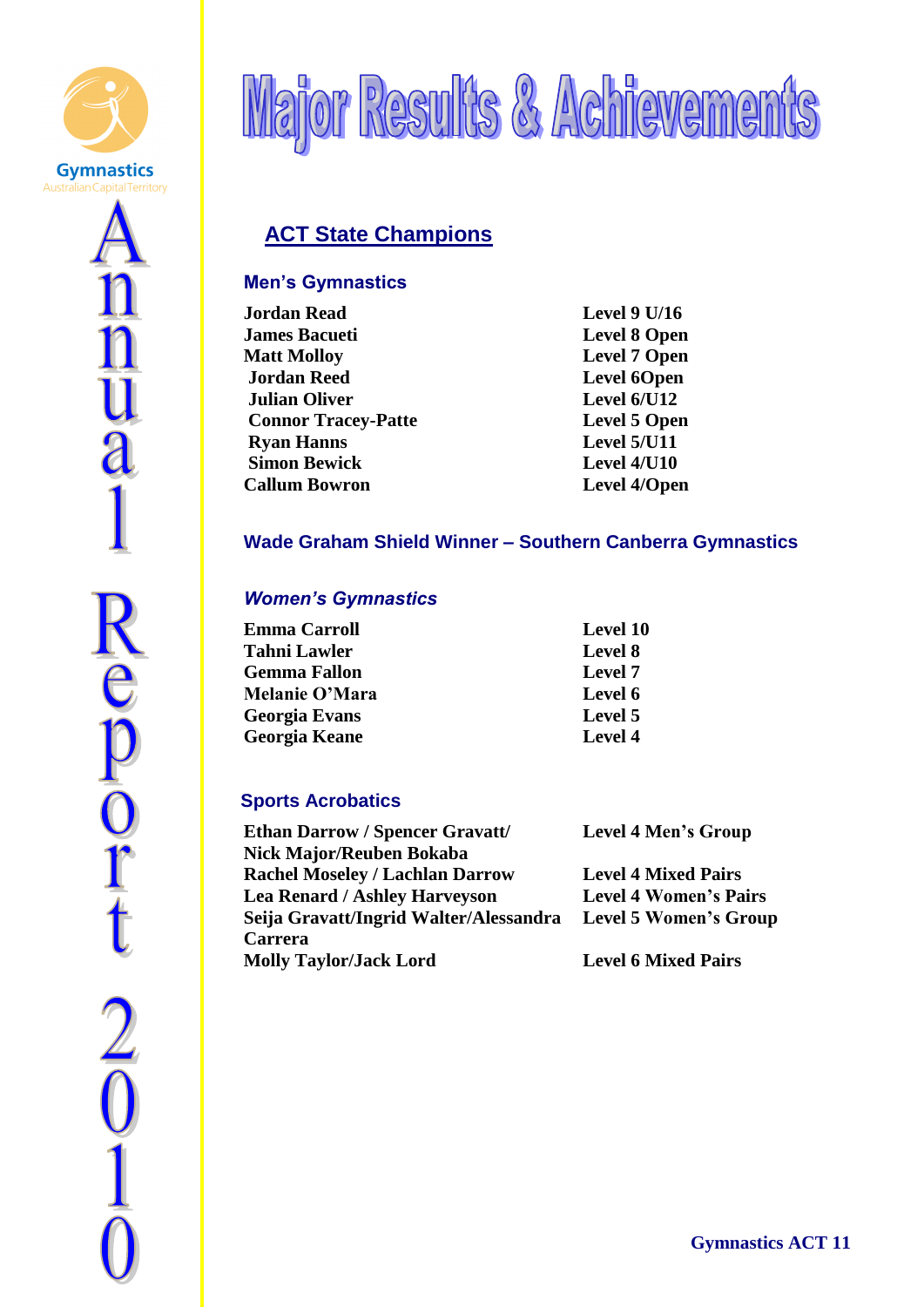





#### **National Championships**

## **MG Level 9 (Under 16)**

| Jordan Read | $3rd$ Floor           |
|-------------|-----------------------|
|             | 1 <sup>st</sup> Vault |

#### **MG Level 9 (Open)**

| $3rd$ Rings                   |
|-------------------------------|
| 3rd Vault                     |
| 1 <sup>st</sup> Parallel Bars |
|                               |
| $1st$ Overall                 |
| 4 <sup>th</sup> Floor         |
| $2nd$ Pommel                  |
|                               |

| $2nd$ Rings |
|-------------|
| $1st$ Vault |

- **4 th Parallel Bars**
- **6 th Horizontal . Bar**

#### Marc Ouantock **rd Vault**

#### **MG Level 7 (Open)**

| Joshua Deacon      | $\overline{\phantom{a}}$ | 1 <sup>st</sup> Vault         |
|--------------------|--------------------------|-------------------------------|
| Guy Balthazaar     | $\blacksquare$           | 2 <sup>nd</sup> Parallel Bars |
| <b>Matt Molloy</b> | $\overline{\phantom{0}}$ | $3rd$ Vault                   |

#### **WG Level 8**

| Elizabeth Grant   | 2 <sup>nd</sup> Balance Beam |
|-------------------|------------------------------|
| Kirstie Dabrowski | 4 <sup>th</sup> Uneven Bars  |
| Bianka Rose       | $4th$ Floor                  |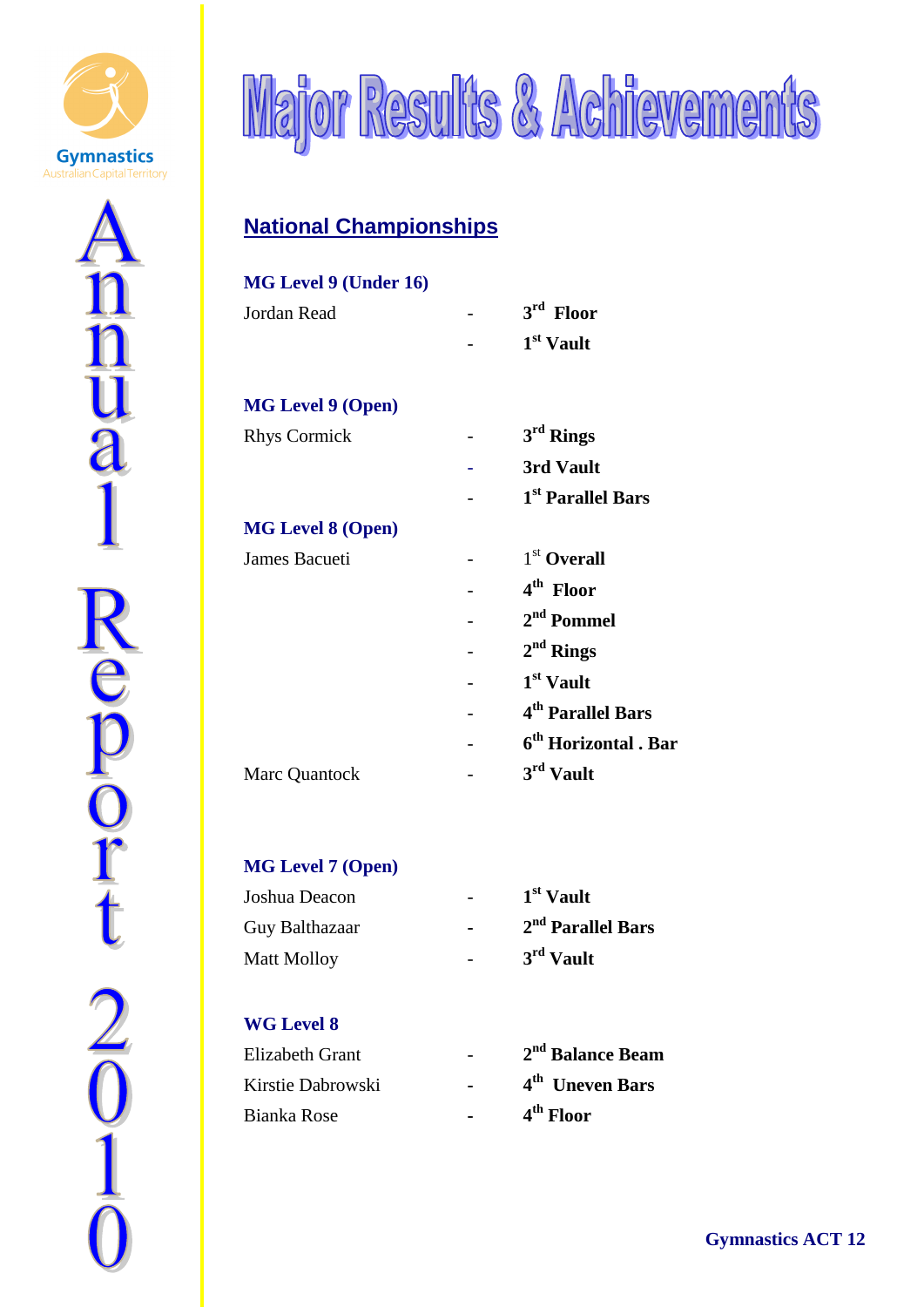



#### **GACT Management Committee**

| <b>President:</b>                                                                                                                         | <b>Tony Davidson</b>                                                                                   |
|-------------------------------------------------------------------------------------------------------------------------------------------|--------------------------------------------------------------------------------------------------------|
| <b>Vice President:</b>                                                                                                                    | <b>Lesley Dickens</b>                                                                                  |
| <b>Committee:</b>                                                                                                                         | Melissa Trace-Patte<br>Mary Hewett<br><b>Bob Morton</b><br><b>TJ</b> Rogers<br>Neville Rooney          |
| <b>Executive Director:</b>                                                                                                                | Nadine Weight                                                                                          |
| <b>Technical Directors:</b><br>Men's Gymnastics:<br>Women's Gymnastics:<br>Trampoline Sports:<br>Cheerleading<br><b>Sports Acrobatics</b> | <b>Bob Morton</b><br>Carlene Bourandanis<br>Kerrin Madden<br>Michelle Heines<br><b>Quintin Gravatt</b> |
| <b>Club 10 Officer:</b>                                                                                                                   | Nadine Weight                                                                                          |
| <b>Life Members:</b>                                                                                                                      | Chris Timpson<br>Jackie Wood<br>Les Sharp<br>Dahlia Sharp<br>Kathleen Graham                           |
| <b>Affiliations:</b>                                                                                                                      | Gymnastic Australia<br><b>ACTSport</b>                                                                 |
| <b>Partners:</b>                                                                                                                          | Sport & Recreation ACT                                                                                 |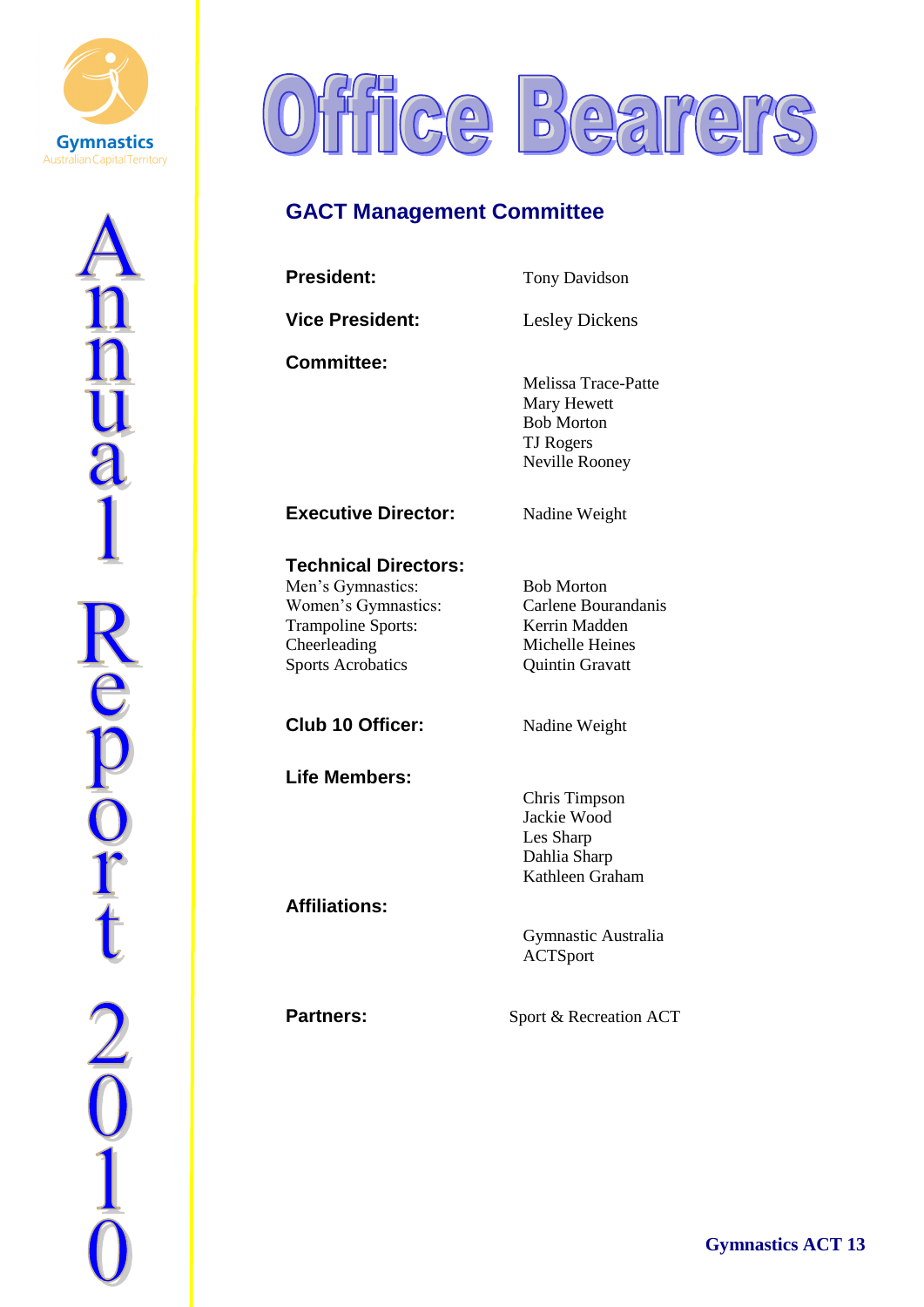



# **Financial Statements**  $\begin{matrix} 0 \\ 0 \end{matrix}$ Auditor's Report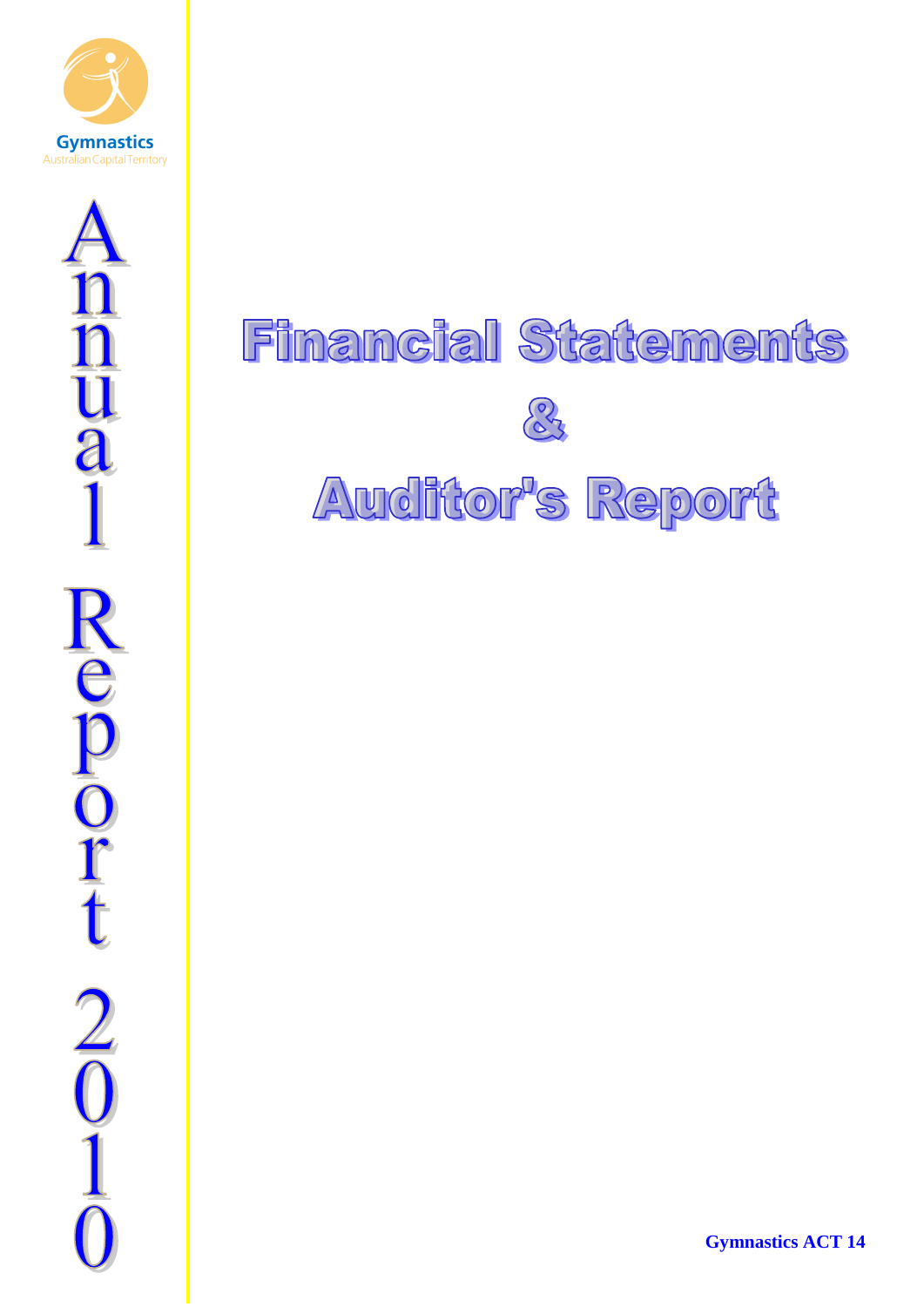





"Gymnastics – more than sport; a foundation for life."



To promote develop and promote continued participation in gymnastics through the provision of quality programs and services.



- 1. Showing strong leadership, innovation and flexibility to create continuous improvement;
- 2. Communicating openly, ethically and honestly;
- 3. Valuing diversity and treating people without bias;
- 4. Recognising achievements;
- 5. Working co-operatively and effectively with affiliates in the planning and delivery of programs and services;
- 6. Fostering a common sense of purpose; and
- 7. Developing our people and our organisational capability.